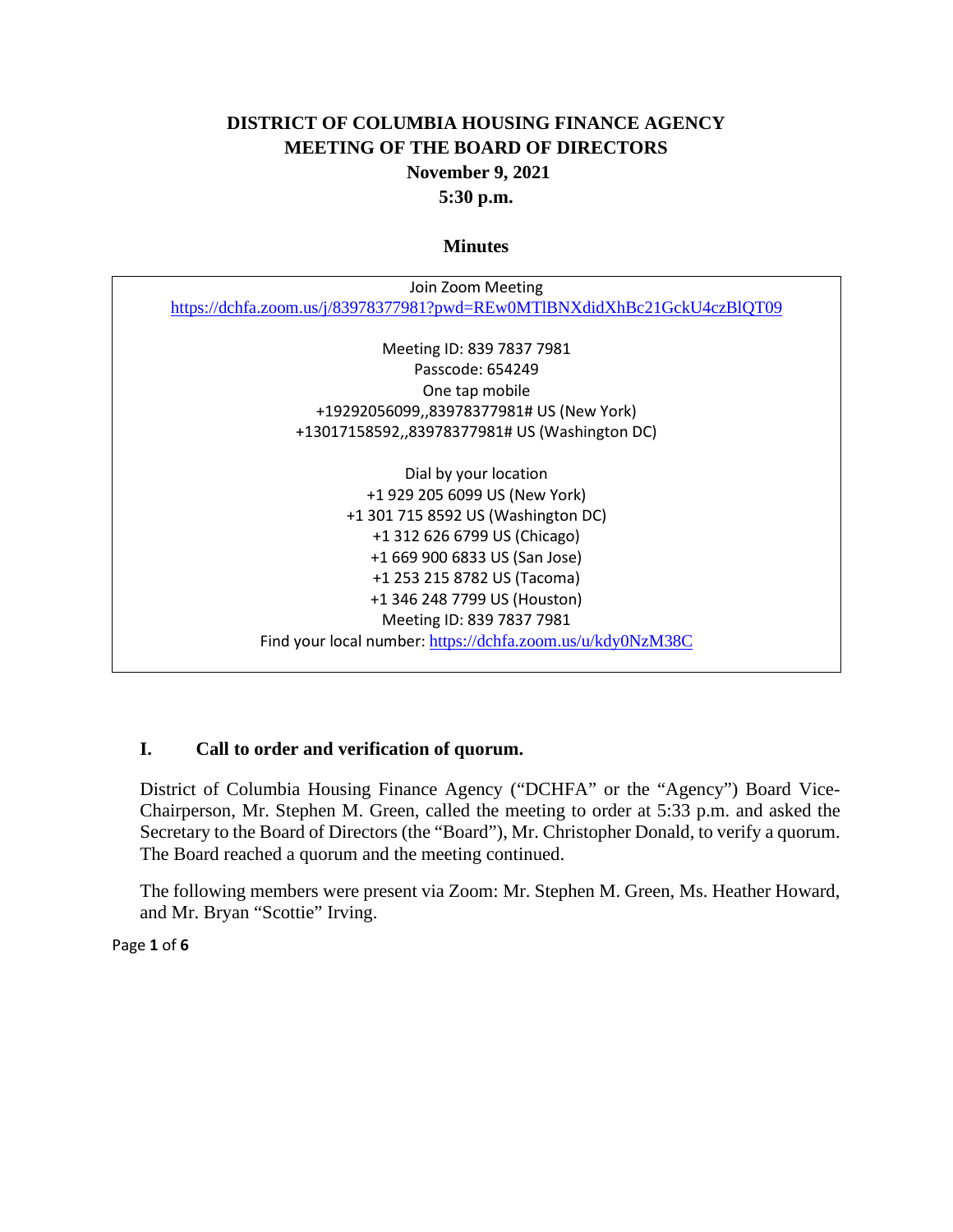### **II. Approval of minutes from the October 12, 2021 Board meeting.**

A motion was called to approve the minutes of the October 12, 2021 board meeting by Mr. Green. Ms. Howard made a motion to approve the minutes. The motion was properly seconded by Mr. Irving. Mr. Donald took a voice vote. The motion passed by a chorus of ayes.

### **III. Vote to close meeting.**

Vote to close meeting to discuss **Terrace Manor.** 

Pursuant to the District of Columbia Administrative Procedure Act, Mr. Green called a vote to close the meeting in order to discuss, establish, or instruct the public body's staff or negotiating agents concerning the position to be taken in negotiating **Terrace Manor**. An open meeting would adversely affect matters related to the Agency. (D.C. Code §2-575(b)(2)).

Mr. Green called for a motion to close the meeting. Ms. Howard made a motion to close the meeting. The motion was properly seconded by Mr. Irving. The motion passed by a chorus of ayes.

The meeting was closed at 5:35 p.m. and re-opened at 5:48 p.m.

### **IV. Consideration of DCHFA Eligibility Resolution No. 2021-19 for Terrace Manor.**

Ms. Linda Hartman, Multifamily Loan Underwriter, Multifamily Neighborhood Lending & Investments ("MLNI"), presented the transaction to the Board. The MLNI team recommends the authorization of the issuance of tax-exempt bonds in an amount not to exceed \$36.990 million for Terrace Manor (the, "Project").

The Project is in the Randle Heights neighborhood of Ward 8 in Southeast Washington, DC. It is located approximately 0.7 miles from the Southern Avenue metro station, which services the Green Line. The metro station is not easily accessible by foot; however, it is accessible by Bus Route 32. The Project site is located within 0.1 miles of the Route 32 bus stop.

Page **2** of **6** The Project will be a new construction development with one hundred thirty (130) units. The unit mix of the proposed Project will consist of seventy-five (75) one-bedroom, forty-seven (47) twobedroom, and eight (8) three-bedroom units. It will replace the sixty-one (61) units at the former Terrace Manor development, as well as create sixty-nine (69) new units in the market. Fourteen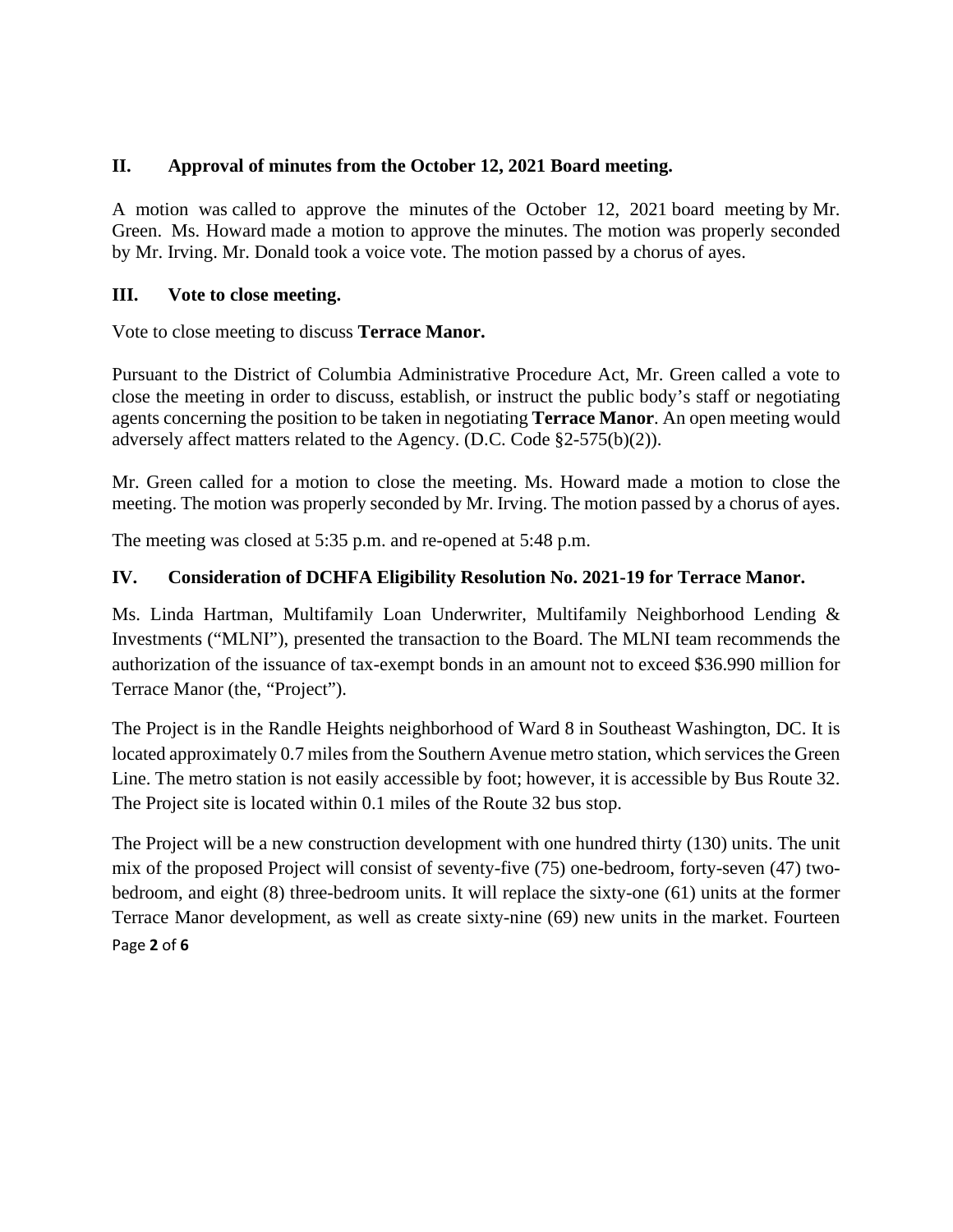(14) units at the Project will be restricted at 30 percent of area median income ("AMI"). The 30 percent AMI units will operate with the Local Rent Supplement Program ("LRSP") subsidies from the District of Columbia Housing Authority ("DCHA"). The supportive services for these units will be paid by District of Columbia Department of Human Services ("DHS"). Additionally, the Project will also offer one hundred sixteen (116) unsubsidized units restricted at 50 and 60 percent of AMI.

Property amenities will include free garage parking spaces, bike storage spaces, community room/business center, 24-hour front desk, fitness center, elevators, various resident services, and on-site management. Resident services will include free shuttle service and access to the Village of Parkland Splash Park, which is owned by WC Smith. The security amenities, in addition to the 24-hour front desk, will include a buzzer intercom system, limited access, perimeter fencing, and video surveillance. In-unit amenities will include blinds, central air-conditioning, coat closets, dishwashers, garbage disposals, microwaves, ovens, refrigerators, and in-unit washer/dryers.

This transaction is being evaluated as a risk share permanent loan under DCHFA's HUD 50/50 Risk Share program. The capital stack for the Project will consist of permanent financing in the approximate amount of \$18.985 million as a DCHFA Risk-Share First Mortgage Loan, a \$16.538 million DHCD Housing Production Trust Fund loan, \$26.182 million in federal low income housing tax credit ("LIHTC") equity, \$4.652 million of the District of Columbia LIHTC equity, and \$17,000 in Deferred Developer Fee. The total development cost is \$66.375 million, or \$511,000 per unit, inclusive of acquisition debt repayment, hard and soft costs, developer and financing fees, reserves and escrows. The federal LIHTC equity investor is Wells Fargo Affordable Community Lending and Investment.

The sponsor team for the entire project will consist of WC Smith and Anacostia Economic Development Corporation ("AEDC"). The general partner is Terrace Manor GP LLC. It consists of AEDC Terrace Manor LLC, the managing member ("Managing Member"), WCS Group Terrace Manor Investment LLC, and Smith Terrace Manor Investment LLC. WC Smith will be the guarantor of the Project. Other members of the development team consist of WCS Construction, LLC as General Contractor, Stoiber + Associates as Architect, and WC Smith as Property Manager.

Page **3** of **6**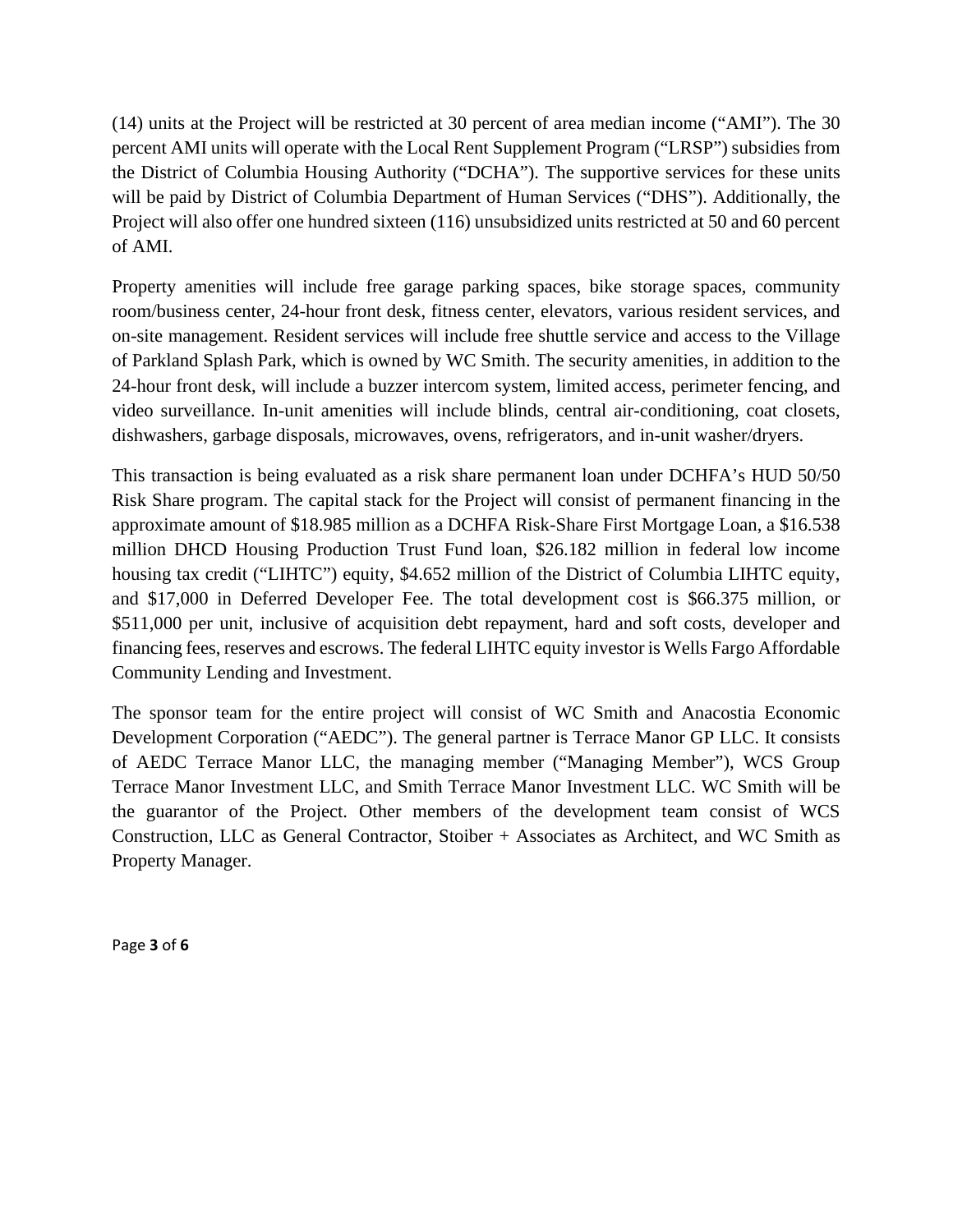Ms. Hartman introduced members of the sponsor team present via the Zoom call and opened the floor for questions: Sarra Mohamed, Allison Ritz, Xavier Rathlev, Clare McCabe, and Ryan Lepine with WC Smith; Monica Jackson, President of the Terrace Manor Tenant Association; and Oke Anyaegbunam with AEDC.

There were no questions.

Mr. Green called for a vote to approve DCHFA Eligibility Resolution No. 2021-19 for Terrace Manor. Mr. Irving made a motion to approve the resolution and it was properly seconded by Ms. Howard.

Mr. Donald took a poll vote since the Agency is committing volume cap.

The resolution was unanimously approved.

Mr. Donald noted for the record that Board member Mr. Stanley Jackson is affiliated with the Terrace Manor project and is recused. Mr. Jackson was not present for the meeting and has not participated in any discussion regarding the Project and will not vote on the Project.

## **V. Vote to close meeting.**

Vote to close meeting to discuss **7428 Georgia Avenue.** 

Pursuant to the District of Columbia Administrative Procedure Act, Mr. Green called a vote to close the meeting in order to discuss, establish, or instruct the public body's staff or negotiating agents concerning the position to be taken in negotiating **7428 Georgia Avenue**. An open meeting would adversely affect matters related to the Agency. (D.C. Code §2-575(b)(2)).

Mr. Green called for a motion to close the meeting. Ms. Howard made a motion to close the meeting. The motion was properly seconded by Mr. Irving. The motion passed by a chorus of ayes.

The meeting was closed at 5:58 p.m. and re-opened at 6:09 p.m.

Page **4** of **6**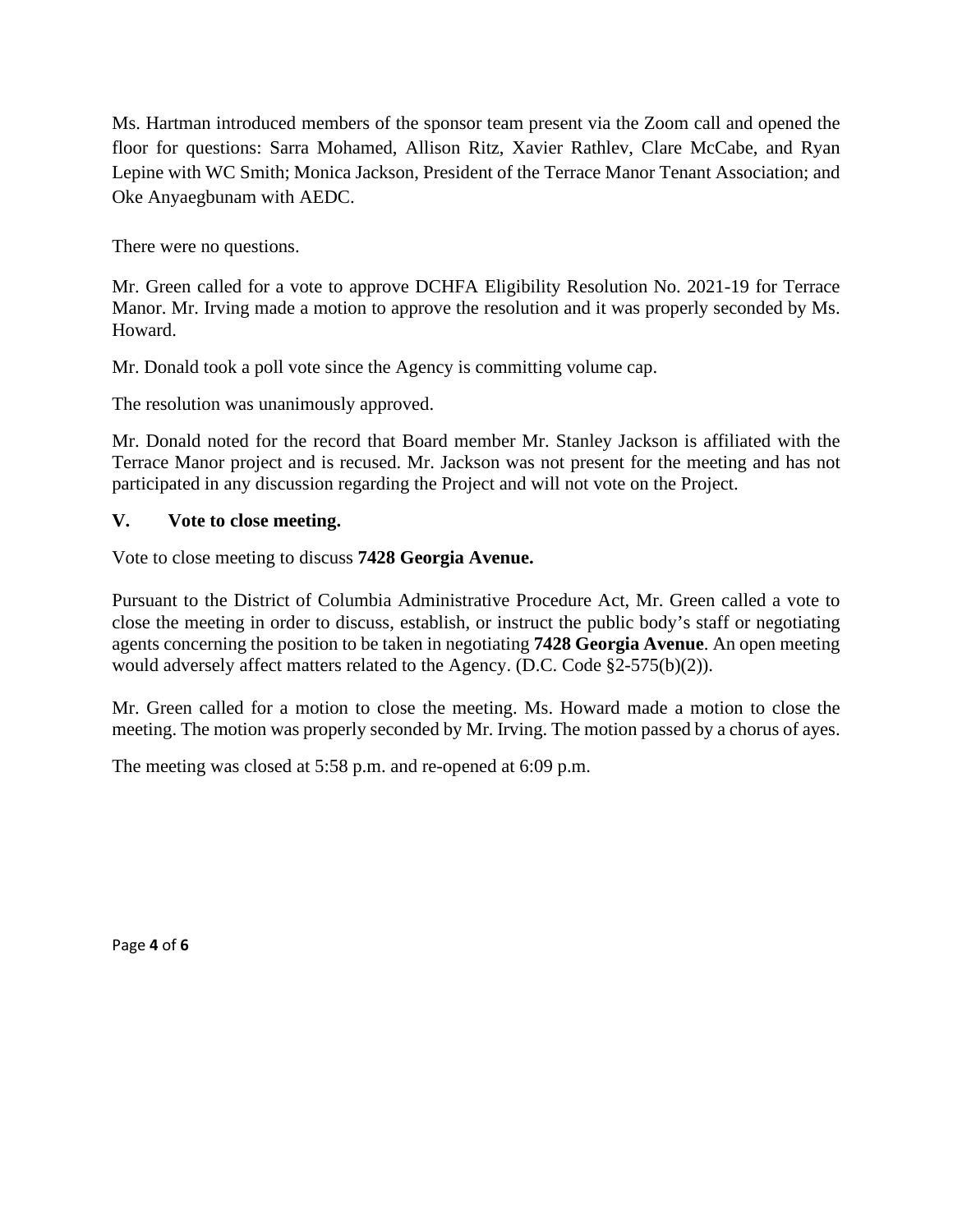# **VI. Consideration of DCHFA Eligibility Resolution No. 2021-20 for 7428 Georgia Avenue.**

Mr. James Holley-Grisham, Senior Multifamily Loan Analyst, Multifamily Neighborhood Lending & Investments ("MLNI"), presented the transaction to the Board. The MLNI team presented its recommendation to authorize the issuance of tax-exempt bonds in an amount not to exceed \$15,160,000 for 7428 Georgia Avenue Apartments (the "Project" or "Development"). The Project is in the Shepherd Park neighborhood of Northwest Washington, DC and is 0.8 miles away from the Takoma Metro Station on the Red Line.

The unit mix of the proposed Development will be sixty-six (66) units with ten (10) efficiency units, thirty-four (34) one-bedroom units, two (2) two-bedroom units, and twenty (20) threebedroom units. Thirteen (13) units restricted at 30 percent of AMI will benefit from a project based LRSP subsidy. Community amenities include a bike storage, a club room, a fitness room, and onsite management with robust resident services.

The capital stack for the Development will consist of a senior JP Morgan Chase loan at \$8.4 million, DHCD HPTF funding at \$11 million, federal LIHTC equity at \$8.2 million, District of Columbia LIHTC equity at \$1.6 million, a Deferred Developer Fee at \$1 million, and a \$875,000 Seller Takeback Note. The total Development cost is \$31.7 million or approximately \$481,000 per unit.

The managing member for the Sponsor will be Shepherd Park MM, LLC whose sole member is Lock 7 Development, LLC. David Gorman and Patrick Conway, the Principals of Lock 7 Development, will serve as Guarantors for the Project and lead developers.

Other members of the development team include Hamel Builder's, Inc. as the General Contractor, Torti Gallas Urban, LLC as the Architect, and Residential One as the Property Manager.

Mr. Grisham concluded the presentation and introduced members of the sponsor team present via the Zoom call: Patrick Conway with Lock 7 and Jordan Bishop with Audubon Enterprises.

Mr. Grisham opened the floor for questions. There were no questions.

Mr. Green called for a vote to approve DCHFA Eligibility Resolution No. 2021-20 for 7428 Georgia Avenue. Mr. Irving made a motion to approve the resolution and it was properly seconded by Ms. Howard.

Mr. Donald took a poll vote because the Agency is committing volume cap.

Page **5** of **6**